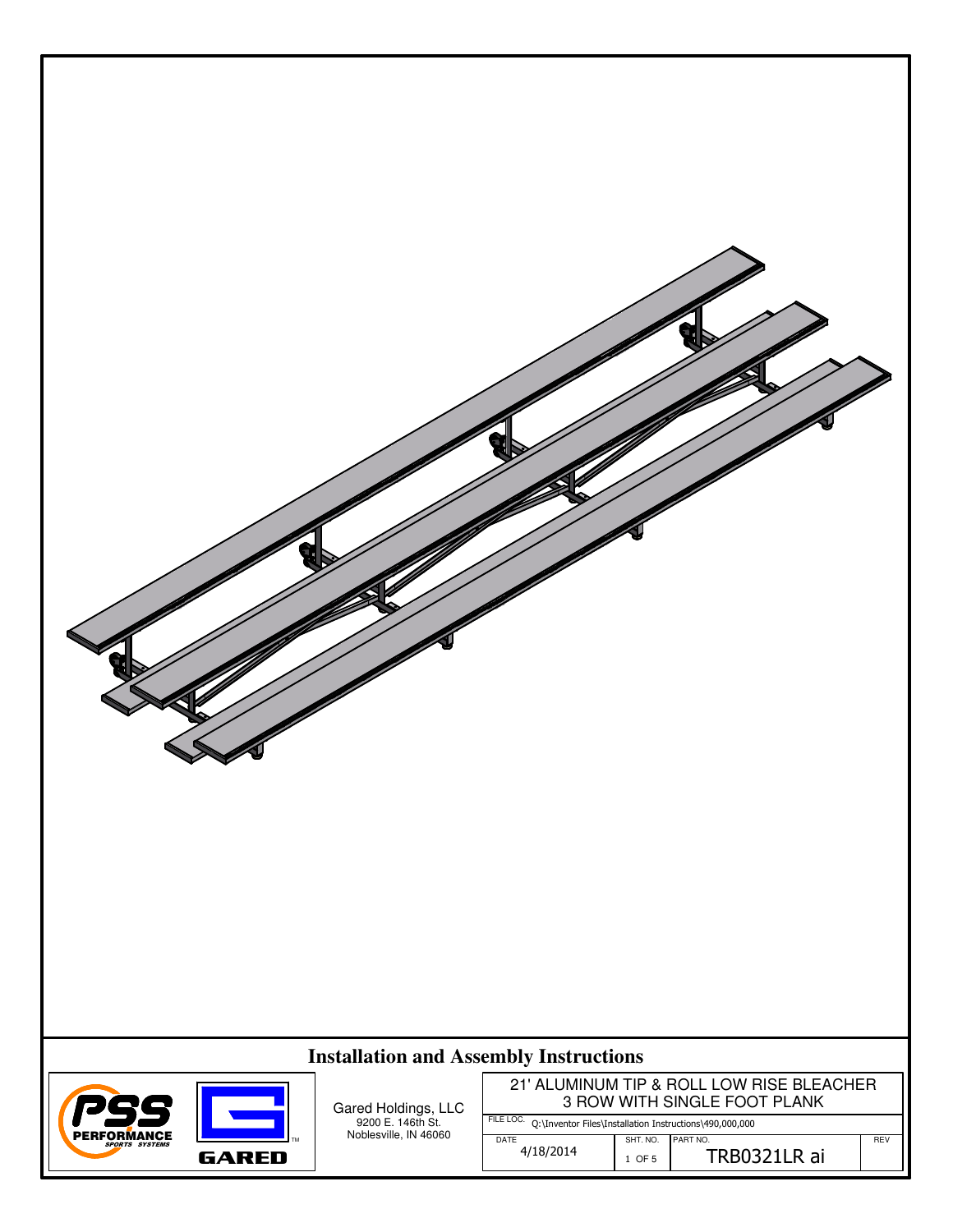## *Introduction/Liability Disclaimers*

Thank you for your purchase of the Tip & Roll Aluminum Bleachers. This guide will provide information on the proper assembly and installation methods of your bleachers.

Please note that a Bill of Materials is being included with this guide. Please check that all of the parts called out on the Bill of Materials are present prior to beginning assembly. Please do not substitute for factory parts. Please contact the PSS or Gared Sports customer service department and allow them to determine if substitute parts are acceptable.

It is recommended that an individual who has been properly trained perform assembly and set up of the bleachers. No one under the age of 18 should attempt assembly or set up of the unit, unless properly supervised.

To prevent normal wear and tear from shortening the life of the unit, preventative maintenance inspections and repairs should be performed at least once per year. If the units are subject to high or unusual usage, inspections should be scheduled to occur more frequently. If items are found to be nonconforming, replacements can be ordered from PSS or Gared Sports or one of our authorized dealers. When contacting PSS or Gared Sports, please have information regarding the dealer/installer who sold the unit, the name of the project, and any applicable warranty information.

800-325-2682 -- Gared Customers 800-848-8034 -- PSS Customers

## **Installation and Assembly Instructions**



Gared Holdings, LLC 9200 E. 146th St. Noblesville, IN 46060

TM

FILE LOC. Q:\Inventor Files\Installation Instructions\490,000,000 21' ALUMINUM TIP & ROLL LOW RISE BLEACHER 3 ROW WITH SINGLE FOOT PLANK

DATE 4/18/2014

SHT. NO. PART NO. **REVERT NO.** REV  $2$  OF 5 TRB0321LR ai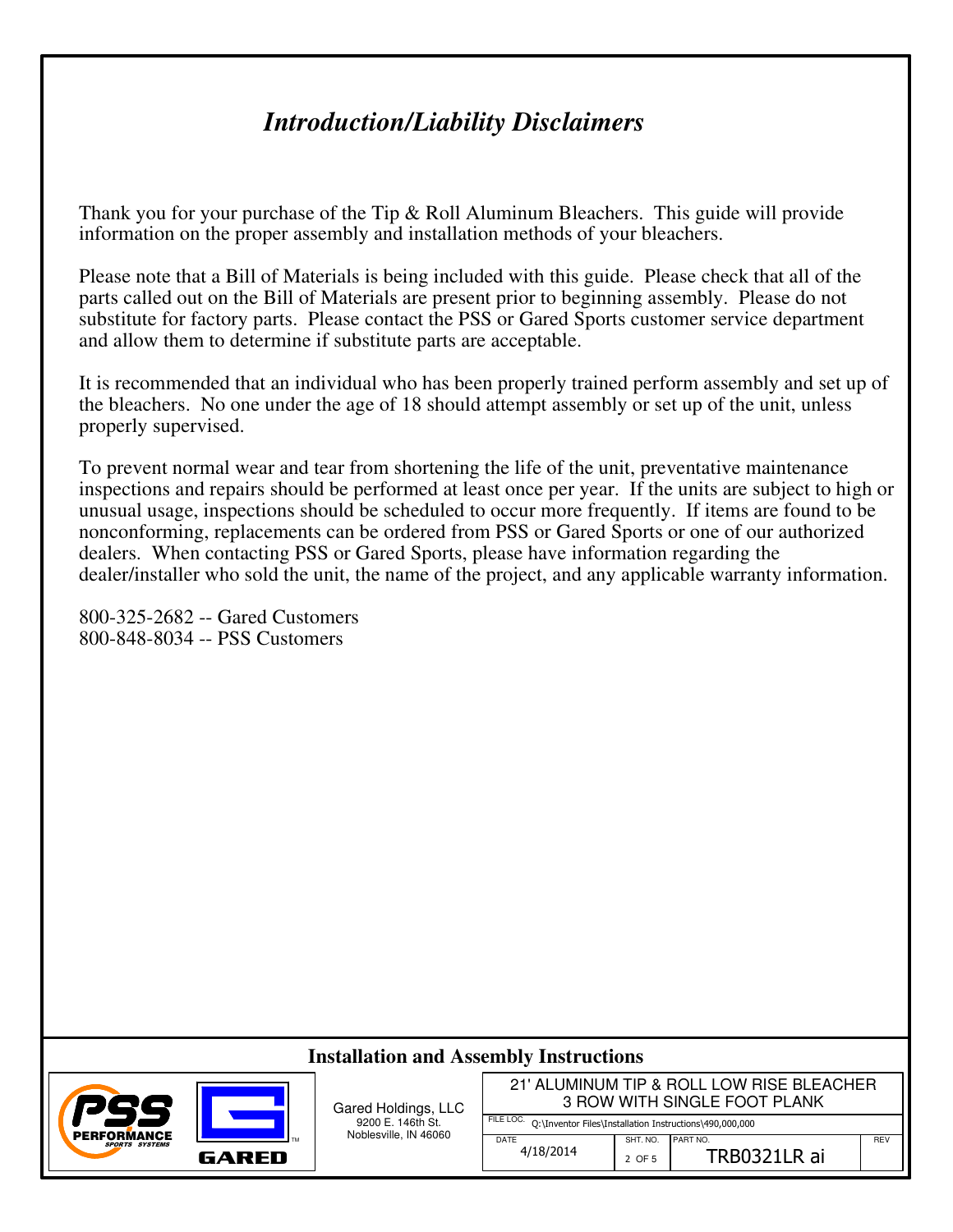| <b>MATERIAL LIST</b> |               |                    |                                   |               |
|----------------------|---------------|--------------------|-----------------------------------|---------------|
| <b>ITEM</b>          | <b>QTY</b>    | <b>PART NUMBER</b> | <b>DESCRIPTION</b>                | <b>LENGTH</b> |
|                      | $\mathcal{P}$ | 198011026-21       | PLANK, FOOT 10" MILL FINISH X 21' | 252.00 in     |
| $\overline{c}$       | 3             | 198011031-21AN     | PLANK, SEAT 12" ANNODIZED X 21'   | 252.00 in     |
| 3                    | 4             | 498011033          | END CAP, BLEACHER SEAT            |               |
| 4                    | 40            | 498011035          | <b>MOUNTING CLIP</b>              |               |
| 5                    | 8             | 498011037          | CASTER - 4 X 1 1/4 POLY RIGID     |               |
| 6                    | 4             | 498011053          | LOW RISE FRAME WELDMENT 3 ROW     |               |
| $\overline{7}$       | 16            | 498011078          | RUBBER PAD                        |               |
| 8                    | 6             | 498011243          | END CAP, 12" BLEACHER PLANK       |               |
| 9                    | 6             | 498011350          | BRACE ANGLE - 74.5" LONG          |               |
| 10                   | 20            | 6044-11-00         | 1/8" POP RIVET                    |               |
| 11                   | 40            | 501-5-18-16        | BOLT, CARRIAGE 5/16-18 UNC X 1    |               |
| 12                   | 16            | 502-5-18-16        | HEX BOLT, 5/16-18 UNC X 1         |               |
| 13                   | 32            | 502-5-18-20        | HEX BOLT, 5/16-18 UNC X 1.25      |               |
| 14                   | 11            | 502-6-16-16        | HEX BOLT, 3/8-16 UNC X 1          |               |
| 15                   | 16            | 545-5-18Z          | HEX NUT, NYLON LOCK 5/16-18       |               |
| 16                   | 72            | 548-5-18Z          | HEX NUT. SERRATED FLANGE 5/16-18  |               |
| 17                   | 11            | 548-6-16           | HEX NUT, SERRATED FLANGE 3/8-16   |               |
| 18                   | 16            | $561 - 5$          | FLAT WASHER 5/16                  |               |

9

1. Pre-assemble the braces by laying them out in pairs. Place the angles in each pair back to back and connect with a 3/8" x 1" hex bolt and 3/8" Whizlock nut as shown in Figure 1. 6



Figure 1

Align and square frames after installation of cross braces

9

2. Pre-assemble the frames with the rubber pads and caster assemblies. Install a rubber foot at each hole location under the seat vertical and the angled position at the rear of the frame. Use the 5/16" x 1-1/4" hex bolt, 5/16" flat washer between the head of the bolt and the rubber pad, and a 5/16 nylon lock nut (see figure 2). Attach two caster assemblies to each frame (see figure 3). Use the  $5/16$ " x  $\overline{1}$ " hex bolts and  $\overline{5}/16$ " whizlock nuts. Four bolts and nuts are requires for each caster assembly.

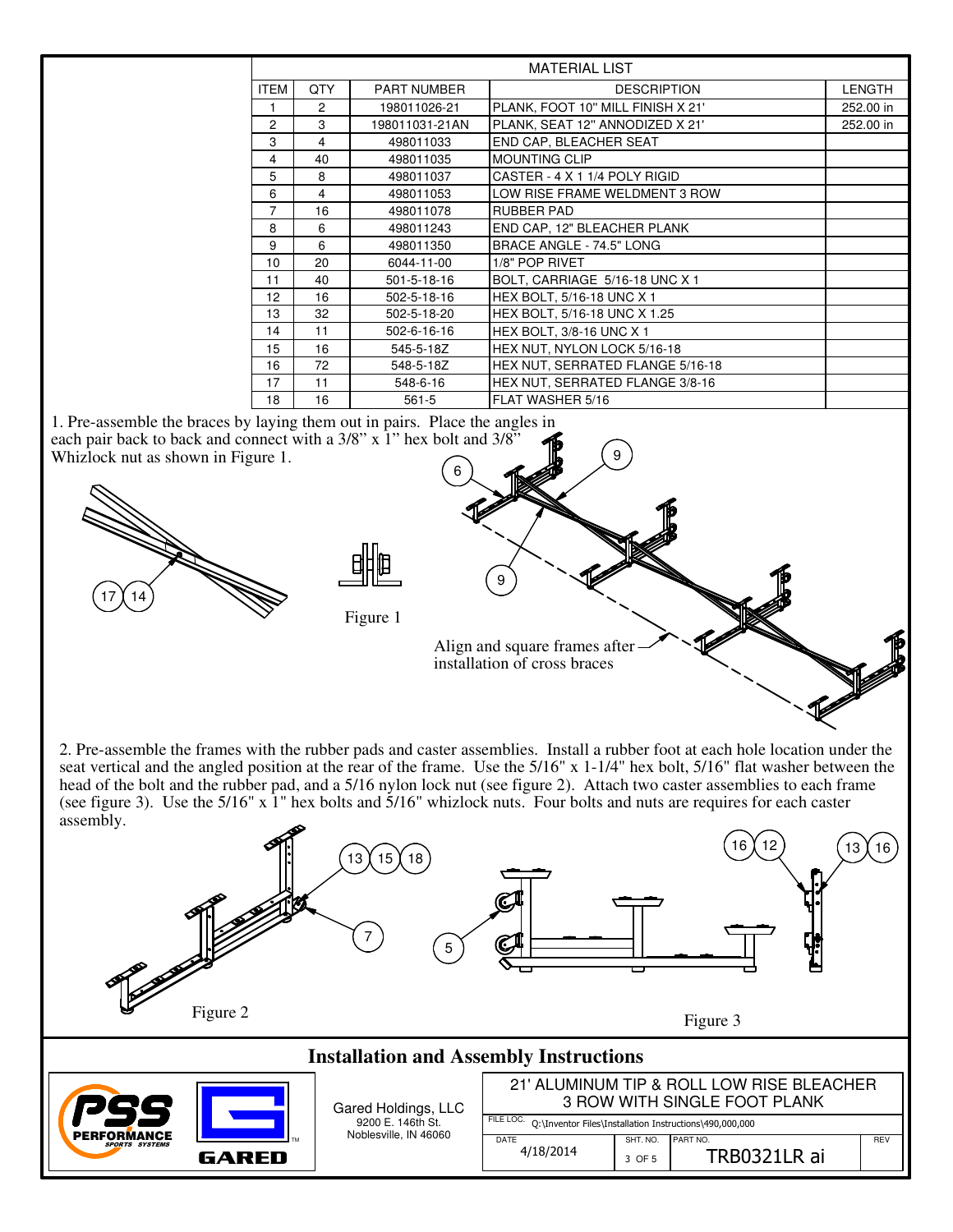3. Lay out the Frame weldments approximately 6' apart. Install the brace sub-assemblies form step 1 using the 3/8" x 1" hex bolts and 3/8" whizlock nuts as shown in Figure 4.



Figure 4

4. Install the end caps on each end of the seat planks, foot planks, and riser planks. Slide the end cap onto the plank with the holes on the underside of the plank. Using the holes in the end cap for a guide, drill a 1/8" hole and install the pop rivets to retain the end caps. See Figure 5.

1/8" Pop Rivet



5. Install the foot planks using the mounting clips, 5/16" carriage bolts, and 5/16" Whizlock. These mounting clips, bolts, and nuts are required at every frame position. Pre-install the mounting clips on the frame using the 5/16" x 1" carriage bolt and 5/16" whizlock nut. Only start the nuts a few threads to allow for the clips to be lifted and rotated into the channel of the bleacher plank.